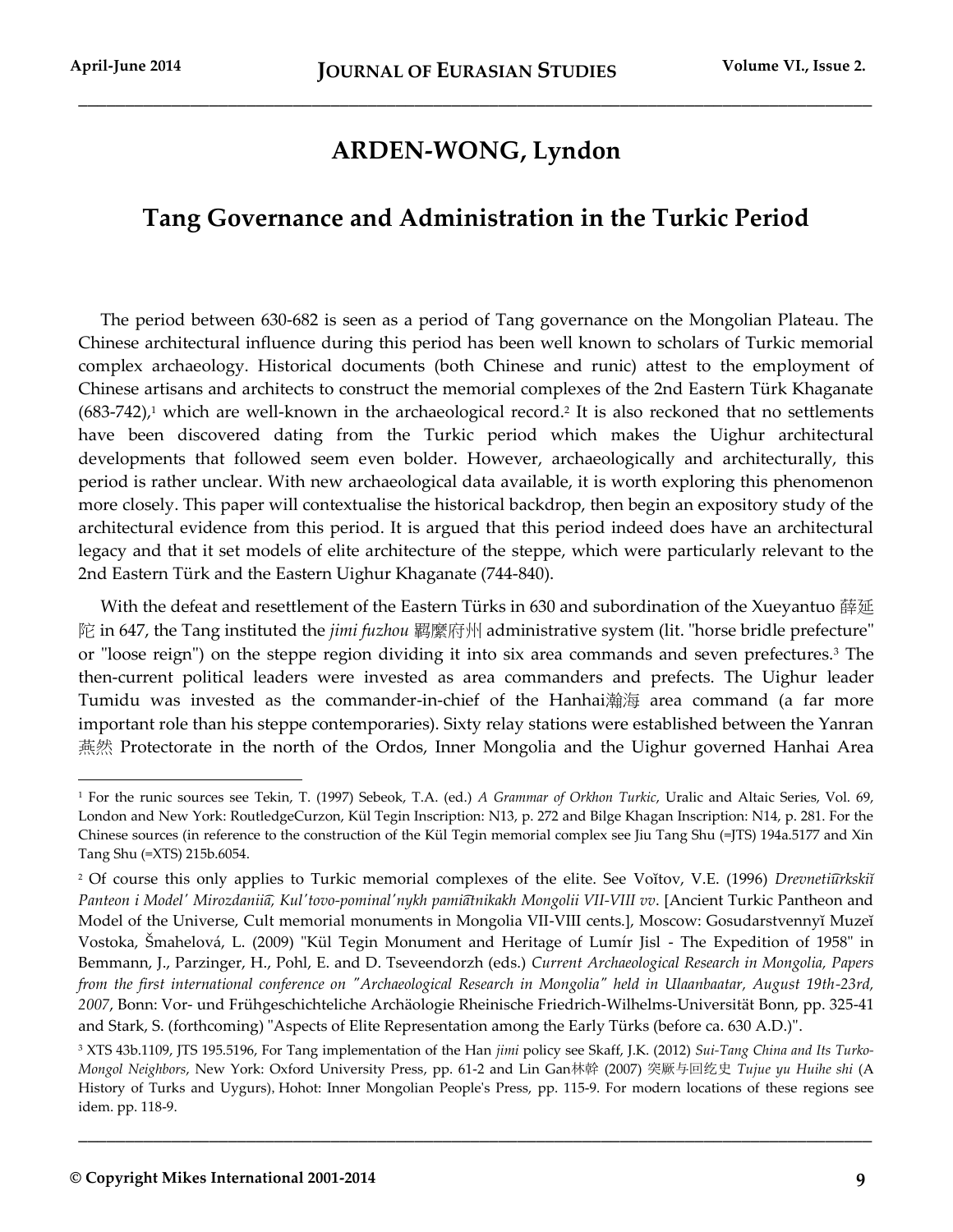Command in Central Mongolia.<sup>4</sup> This would have been the official route of administration and communication between the Tang and Uighurs.<sup>5</sup> As well as the role of the governor, each protectorate contained a whole hierarchy of subordinate officials.<sup>6</sup> Symbolic gifts of investiture were bestowed on the governor, such as silken garments, belt adornments, fish tallies and standards.<sup>7</sup> These items assisted in raising the governors' status within the steppe and Chinese society and the granting of Chinese titles was seen as a legitimisation of the tribal ruler in both Chinese and steppe socio-political contexts. The *jimi* system was outwardly a system to protect and control the frontiers of China by using "barbarians to control barbarians" whilst also holding the purpose of "pacifying and Sinicising the submitted non-Chinese".<sup>8</sup>

As well as the imprint the Tang left on the steppe, we should also strongly consider the resettlement and return of steppe peoples to and from northern (modern) China and the effect/influence it may have had. J.K. Skaff asserts:

While it often has been noted that pastoral nomads had a tendency to migrate from eastern to western Eurasia, the circulation of Turko-Mongols discontinuously between the Mongolian Plateau and Northern China has not receive [sic] sufficient recognition. Mobility over long distances during crises was enabled by a pastoral lifestyle and driven by desperation. The ruling stratum of medieval Mongolian society - generally alternating between Türks and Uighurs- had intimate experience with the Tang court from the late seventh to eight centuries. Many tribal commoners in Mongolia also must have had some familiarity with the sedentary society of North China's borderlands. Episodic tribal circulation appears to have knit and reknit the web of Eurasian cultural connections. <sup>9</sup>

The impact of this settlement and resettlement of Turko-Mongols should be considered when discussing architectural developments on the Mongolian steppe. Interaction with Chinese settlements was not limited to only steppe traders and envoys, but a vast strata of society. Even more relevant is that

**\_\_\_\_\_\_\_\_\_\_\_\_\_\_\_\_\_\_\_\_\_\_\_\_\_\_\_\_\_\_\_\_\_\_\_\_\_\_\_\_\_\_\_\_\_\_\_\_\_\_\_\_\_\_\_\_\_\_\_\_\_\_\_\_\_\_\_\_\_\_\_\_\_\_\_\_\_\_\_\_\_\_\_\_\_**

<sup>4</sup> Jiu Tang Shu 192.5196, XTS 217a.6112 and Skaff 2012, p. 189.

<sup>5</sup> See Chavannes, E. (1903) *Documents sur les Tou-Kiue (Turcs) Occidentaux*, Paris: Librairie d'Amérique et d'Orient Adrien Maisonneuve, pp. 90-1, Pan Yihong (1997) Son of Heaven and Heavenly Qaghan, Sui-Tang China and its Neighbours, Bellingham: Center for East Asian Studies, Western Washington University, p. 201 and Skaff (2012), p. 61-2.

<sup>6</sup> Chavannes 1903, p. 91, JTS 195.5196.

<sup>7</sup> Skaff, (2012), pp. 163-6.

<sup>8</sup> Pan Yihong (1997), pp. 198-9.

<sup>9</sup> Skaff 2012 p. 297.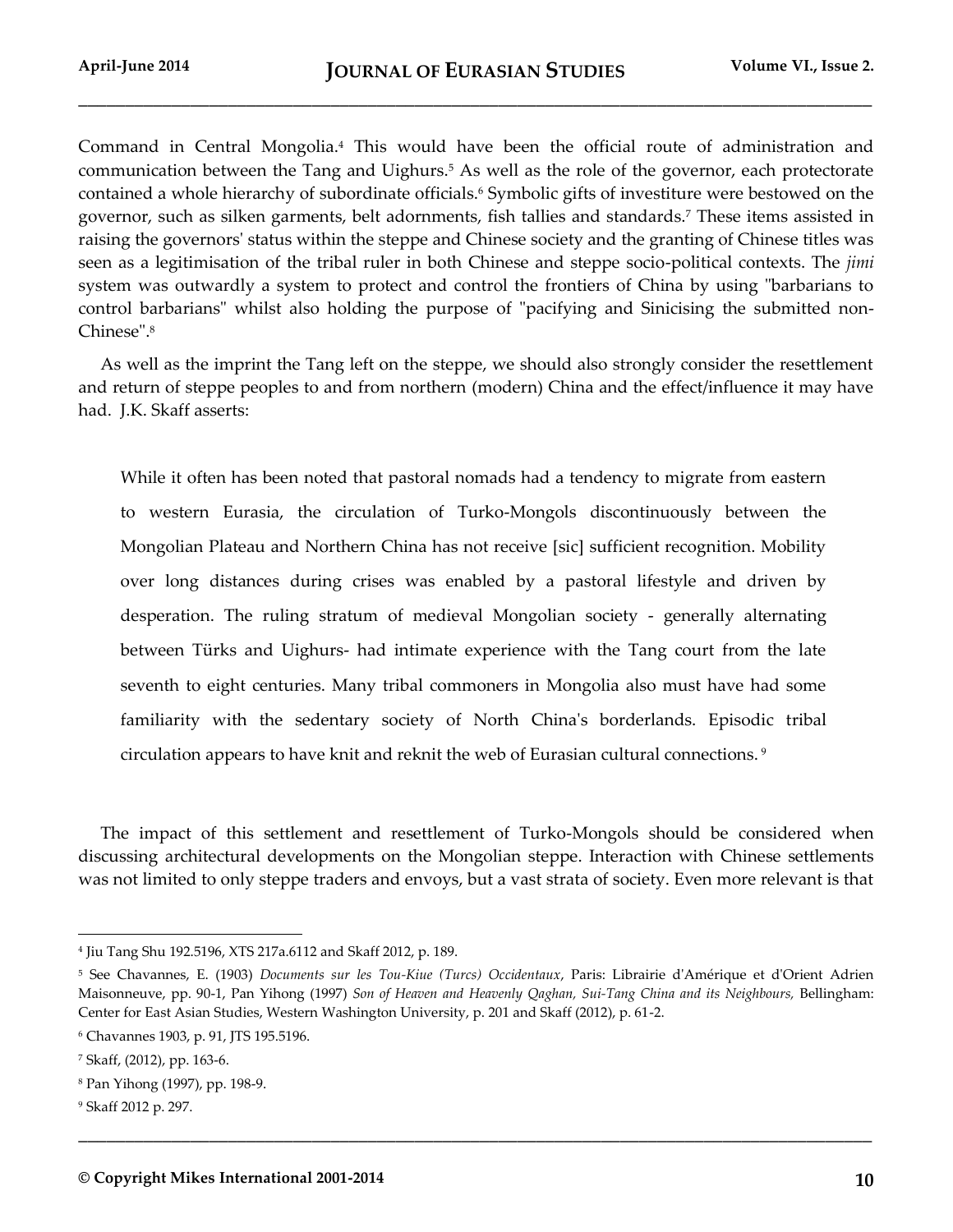the founder of the Eastern Uighur Khaganate was derived from peoples who sought refuge with the Tang during the reign of Bilge Khagan.<sup>10</sup>

But what physical evidence is there of the *jimi* system on the steppe? Until recently it could have been said that all perishable items of investiture had decayed and that the impact on the built environment was minimal to non-existent.<sup>11</sup> Recent archaeological developments are beginning to shed new light on this problem.



Fig. 1) Site plans of the Shoroon Dov tomb complex. After Danilov et. al. (2010), p. 257, fig. 1.

**\_\_\_\_\_\_\_\_\_\_\_\_\_\_\_\_\_\_\_\_\_\_\_\_\_\_\_\_\_\_\_\_\_\_\_\_\_\_\_\_\_\_\_\_\_\_\_\_\_\_\_\_\_\_\_\_\_\_\_\_\_\_\_\_\_\_\_\_\_\_\_\_\_\_\_\_\_\_\_\_\_\_\_\_\_**

<sup>&</sup>lt;sup>10</sup> In 727 the Uighurs that were settled in Ganzhou and Liangzhou became discontent with the Tang frontier general Wang Junchuo, who acted oppressively towards them. Wang discovered their complaint (dispatched in secret) to the central Chinese government and counter claimed they were intending to rebel. This resulted in the exile of three Tiele tribes but also the conciliatory measure of the appointing of an Uighur as area commander of the Hanhai Protectorate located in present day Inner Mongolia. Hushu, a relative of an exiled Uighur chief ambushed the Wang Junchuo after his expedition against the Tibetans and killed him. Hushu then fled north of the Gobi. The future founder of the Eastern Uighur Khaganate was Hushu's son. Zizhi Tongdian (=ZZTJ) 213. 6779-80, XTS 133.4547 & 217A.6114, and JTS 103.3192.

<sup>11</sup> Excavations of Ordu Baliq have unearthed fragments of jade books with Chinese script, which evidences communication forms (possibly related to investiture) of the Tang period. Arden-Wong, L.A. (forthcoming a) "Preliminary Thoughts on the Marble Inscriptions from Karabalgasun".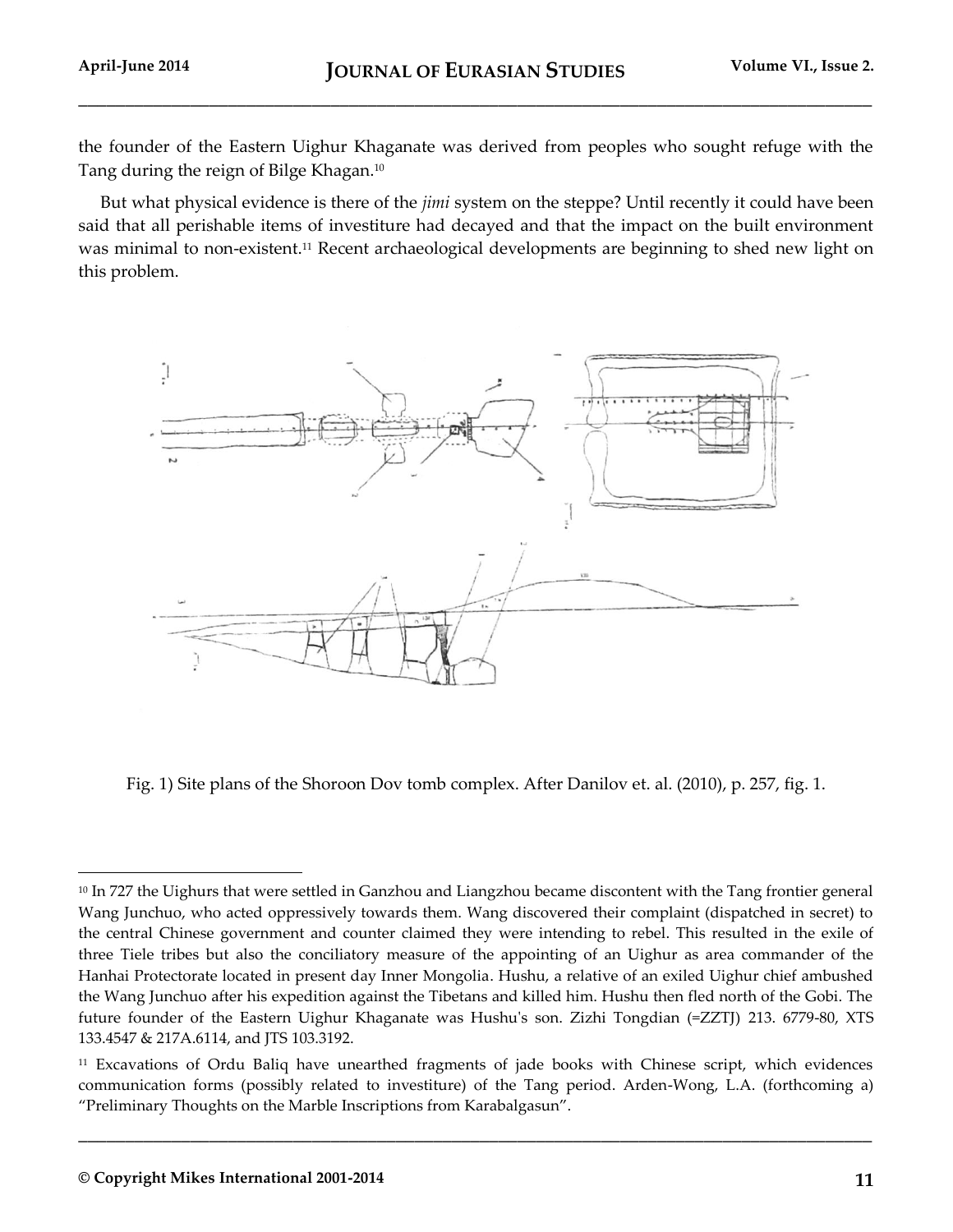But new direct evidence has come from the excavation of tombs from the period. In 2009 a Russian-Mongolian team excavated a monument situated in Tov Aimag, 28km to the south-south-east from Zaamar soum, 2.5km from the Tuul River and to the northeast of the Khitan fortress Hermen Denzh, which is situated on the river. The tomb contained an outer enclosure elongated north-south (c. 91 x 110m) which had a gate in its south.<sup>12</sup> Within the enclosure was a raised trapezoidal shaped mound with dromos from the south.<sup>13</sup> Excavations revealed that it was a tomb constructed as per the standard shafttunnel tomb type.<sup>14</sup> Anthropomorphic and zoomorphic *mingqi* 明器 (funerary figurines) of Tang type were found as well as a double wooden coffin wrapped in elaborately decorated silk textiles.<sup>15</sup> A Chinese styled funerary tablet *muzhiming* 墓誌彙 (75 x 75cm) was also recovered. Study of its contents revealed that the tomb occupant was Pugu Yitu 仆固乙突 (d. 678), who was hereditary leader of the Pugu 仆固 polity who served the Tang in the aforementioned *jimi* administration.<sup>16</sup> The role of the Pugu polity in this period is certainly clarified in the *muzhiming*. 17

l

<sup>12</sup> Danilov, S.V., Buraev, А.I., Saganov, B.V., Ochir, А., Ėrdėnėbold, L. and Kh. Batbold (2010) "Kurgan Shoroon Dov i Ego Mesto V Obshcheĭ Sisteme Arkheologicheskikh Pamiatnikov Tiūrkskoĭ Ėpokhi Tsentral'noĭ Azii" [The Kurgan Shooron Dov and Its Place in the General System of Archaeological Monuments of the Türk Period in Central Asia] in *Ancient Cultures of Mongolia and Baikal Siberia*, Ulan-Ude: Buryat State University Publishing Department, pp. 254-7.

<sup>&</sup>lt;sup>13</sup> The Tang-styled shaft-tunnel tombs of the Mongolian Plateau that have been studied thus far clearly indicate that southern entrance orientation was preferred. This suggests that the well-attested Turkic preference for eastern orientation was not considered essential during this period of Tang administration by the Turkic peoples.

<sup>14</sup> This consisted of an above-surface mound, a long subterranean dromos (*mudao*墓道) that led to a sealed door (*fengmen*封門), light wells, side niches and a domed burial chamber as the terminus of the subterranean tomb. For discussion on the shafttunnel tomb type see Guo Qinghua (2004) "Tomb Architecture of Dynastic China: Old and New Questions", *Architectural History*, Vol. 47, pp. 1-24, pp. 11-3. Note that variants of the shaft-tunnel tomb are found throughout Tang China and its peripheries. The basic characteristics noted above are generally consistent with these and also with the shaft-tunnel type tomb in the early medieval period, which was well instituted before the Tang era.

<sup>15</sup> Danilov et. al. (2010), p. 256.

<sup>16</sup> Luo Xin (2011) "Monguguo chu de Tangdai Pugu Yitu muzhi" 蒙古国出土的唐代僕固乙突墓誌 [The Epitaph of Pugu Yitu of the Tang Dynasty Excavated in Mongolia], *Zhongyuan yu wai qingzhu Zhang Guangda jiaoshou bashi song shou yantao hui lunwen ji* 中原與域外慶祝張廣達教授八十嵩壽研討會論文集 [Central Plains and International Studies Symposium in honour of Zhang Guangda's 80th birthday], Tabei: National Chengchi University Department of History.

<sup>17</sup> It is well known that the Pugu had political-conjugal ties with the Uighurs later in the Eastern Uighur era. Kamalov, A. (2005) "Sino-Uighurica: Revisiting the Uighur runic inscriptions and the T'ang sources" in ed. By Birtlan, A. and A. Rakos (eds*.) Bolorun Gerel. Crystal-splendour. Essays presented in honour of Professor Kara Gyorgy's 70th birthday*. Vol. 1, Budapest: Eotvos Lorand University, Hungarian Academy of Sciences, 389-91.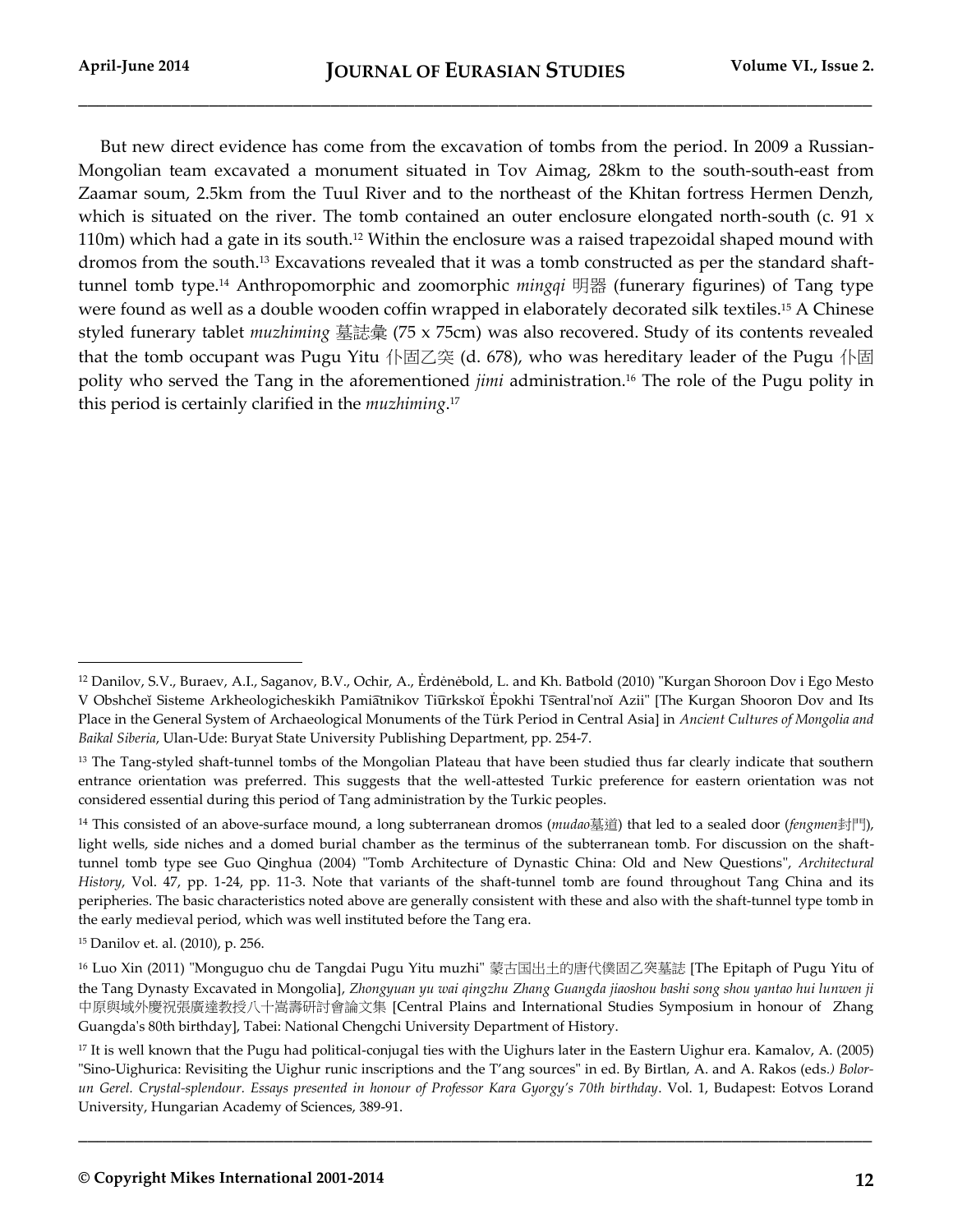

Fig. 2) The dromos of Shoroon Bumbagar. After Ochir and Ėrdėnėbold (2012), pp. 22-3 & 68-9.

Another tomb, Shoroon Bumbagar, was studied by a joint Khazkh-Mongol team in 2011 at Bayanuur soum, Bulgan Province. The tomb measures 42m in length, 1.8m wide and 7.5m deep and is of the same architectural formula as the Shoroon Dov tomb.<sup>18</sup> Much of the funerary materials were similar, including

**\_\_\_\_\_\_\_\_\_\_\_\_\_\_\_\_\_\_\_\_\_\_\_\_\_\_\_\_\_\_\_\_\_\_\_\_\_\_\_\_\_\_\_\_\_\_\_\_\_\_\_\_\_\_\_\_\_\_\_\_\_\_\_\_\_\_\_\_\_\_\_\_\_\_\_\_\_\_\_\_\_\_\_\_\_**

<sup>&</sup>lt;sup>18</sup> I am aware that Mongolian colleagues are currently in the process of publishing a full excavation report of this site, however at the time of writing I only have access to an exhibition booklet has been published, kindly shared to me by Sören Stark. The booklet accompanied the splendid exhibition held at the Fine Arts Museum of Mongolia entitled "The Art Gallery of the Nomads" (2012). Measurements given here are those described in the exhibition information panels and booklet. Ochir, A. and L. Ėrdėnėbold (2012) *Nu u de lchdii n urlagii n galerei* [The Art Gallery of the Nomads] Ulaanbaatar: Bėmbi-San, pp. 5-9.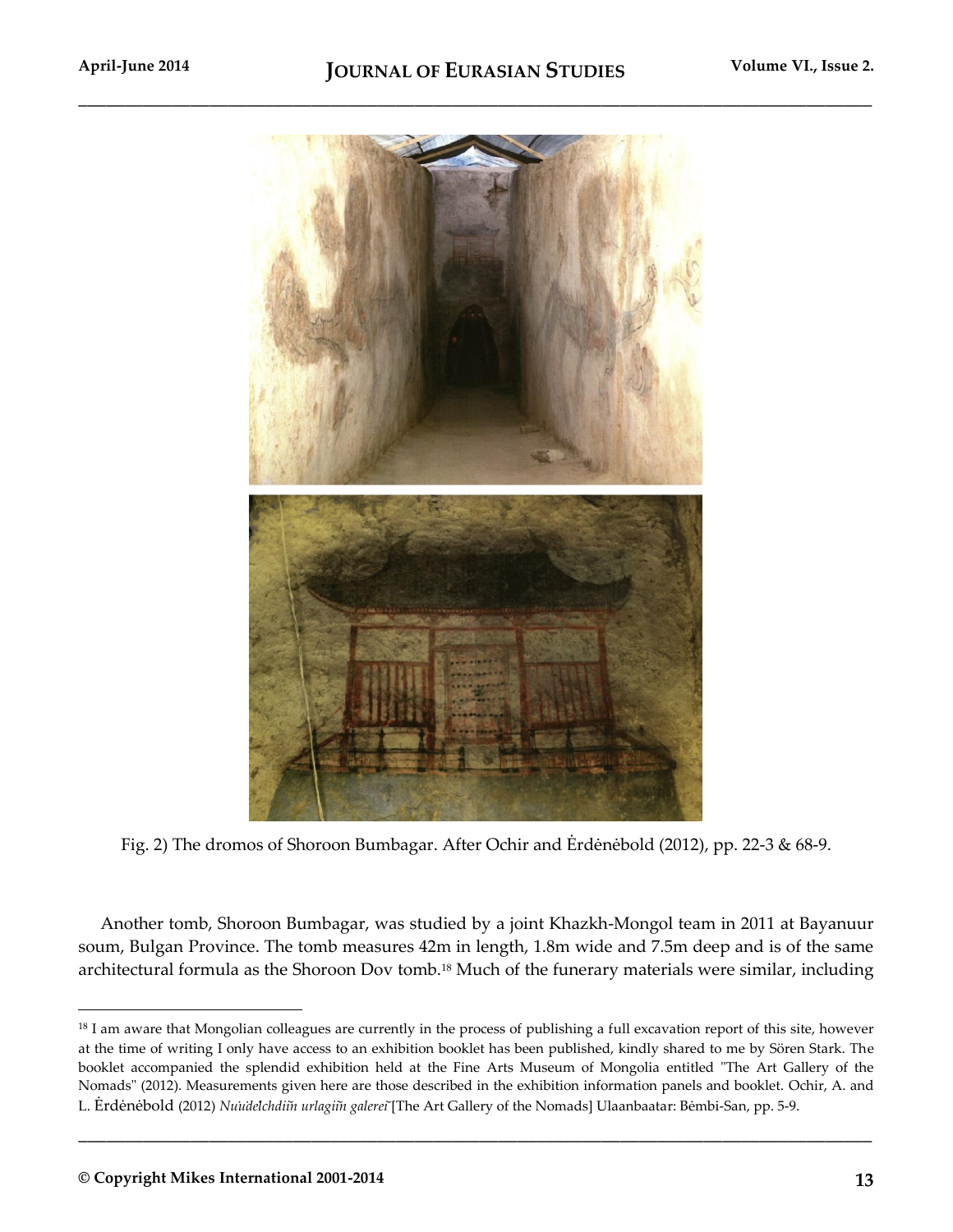*mingqi*, wooden coffin and silks, although highly unique "Byzantine" styled coins were among the unique artefacts.<sup>19</sup> No funerary tablet was found, however the preservation of its architectural elements is simply astounding, such as a complete wooden door and mural paintings. Two focal murals are of Tang gate pavilions/towers *loumen* 樓門. 20

Both of these tombs bear material evidence of those in the upper strata of the *jimi* system on the steppe. The appropriation of Chinese funerary practice, such as the use of funerary tablets, tomb guardian and *mingqi* statues is clear. It is most probable that the elite adopted these Chinese funerary monuments as part of the socio-political privilege enjoyed by *jimi* governors (and possibly their families, close supporters etc.). This, much like other items of investiture, delineated them from other members of their community. It is also clear that Chinese engineers, and builders and artisans were present to construct and decorate the tombs. This not only speaks of the wealth and privileges of the *jimi* elite under the Tang, but also of the desire for imported foreign items (and architecture) to express power and social differentiation.

It is very possible that the introduction of stone sculptures of ambassadors and attendants at Turkic memorial complexes, as employed in Tang Chinese imperial funerary *shendao* 神道 ('spirit path'), may have arisen as part of the introduction of Tang styled funerary practice during the *jimi* period. This seems logical as the use of stone sculptures for *shendao* was restricted to Tang royalty and those permitted the privilege by the emperor.<sup>21</sup> Thus the Eastern Turkic appropriation of it displayed the ruling clan's (Ashina clan) rank above that of the governor. It is also worth noting that Uighur *durvuljin* (lit. 'square sites' elite Uighur funerary/ritual complexes, some of which contain subterranean brick chambered domed tombs), are different in form and function to the Tang style tunnel-shaft chamber and

l

<sup>19</sup> Stark (forthcoming).

<sup>&</sup>lt;sup>20</sup> The first of the two murals faces the viewer once he/she enters the dromos (see fig. 2). The mural is above the first entrance arch and another similar painting is located above another arch further into the tomb. They depict a pavilion/*loumen* 楼门on a very tall platform in front-elevation perspective. The *loumen* are topped by a hipped roof capped with *chiwei* 鴟尾 on its central ridge. Faint traces of a *renzi gong* 人字栱 frieze are located at the top section of the wall. The building is supported by four columns containing three bays, they being two side and a wide central-entrance bay. Simple *dougong* bracket sets are placed above the columns. Large *pozi lingchuan* 破子欞窗 'grille-like' windows are located on the side bays and encompass their entire width. The central bay contains a timber double-door. Around the periphery of the platform is a balustrade which is decorated with L shaped lattice pattern. See Guo Qinghua (2002) *A Visual Dictionary of Chinese Architecture*, Mulgrave: Images Publishing, p. 82 Dictionary for the *goupian zao* 鉤片造 balustrade pattern. See Ochir. et. al. (2012). The second pavilion painting shows much of the same characteristics but more clearly shows ramped galleries that connect to the platform below. The pavilions' tall platforms and physical placement above entrance arches incorporate the structural architecture of the murals with the physical architecture of the tomb. This interplay of real and perceived architecture allows us to interpret the murals as gate towers *loumen* that were placed above a monumental entrance to a palace/city. Depictions of *loumen* above architectural tomb passages are attested in contemporaneous Tang tombs, for example in the tomb of Li Quan Princess Zhongle 礼泉長楽公主 (d. 643).

<sup>21</sup> Eckfeld, T. (2005) *Imperial Tombs in Tang China, 619-907, The politics of paradise*, London and New York: RouteldgeCurzon, pp. 19ff. For Tang influence in the Turkic period (and particularly insightful notes on the Shiveet Ulaan site) see Hayashi Toshio (2011a) "The Origin of Turkic Stone Statues", *International Journal of Eurasian Studies*, Vol. 11 No. 1, pp. 189-91 and Hayashi Toshio (2011b) "Mongolia, Central Asia and Northern China in the 6th - 8th Centuries" in Ölmez, M., Aydın, E., Zieme, P. and M.S. Kaçalin (eds*.) From Ötuken to Istanbul, 1290 Years of Turkish (720 - 2010) 3rd - 5th December, Istanbul (papers)*, Istanbul: İstanbul Büyükşehir Belediyesi, pp. 363- 70.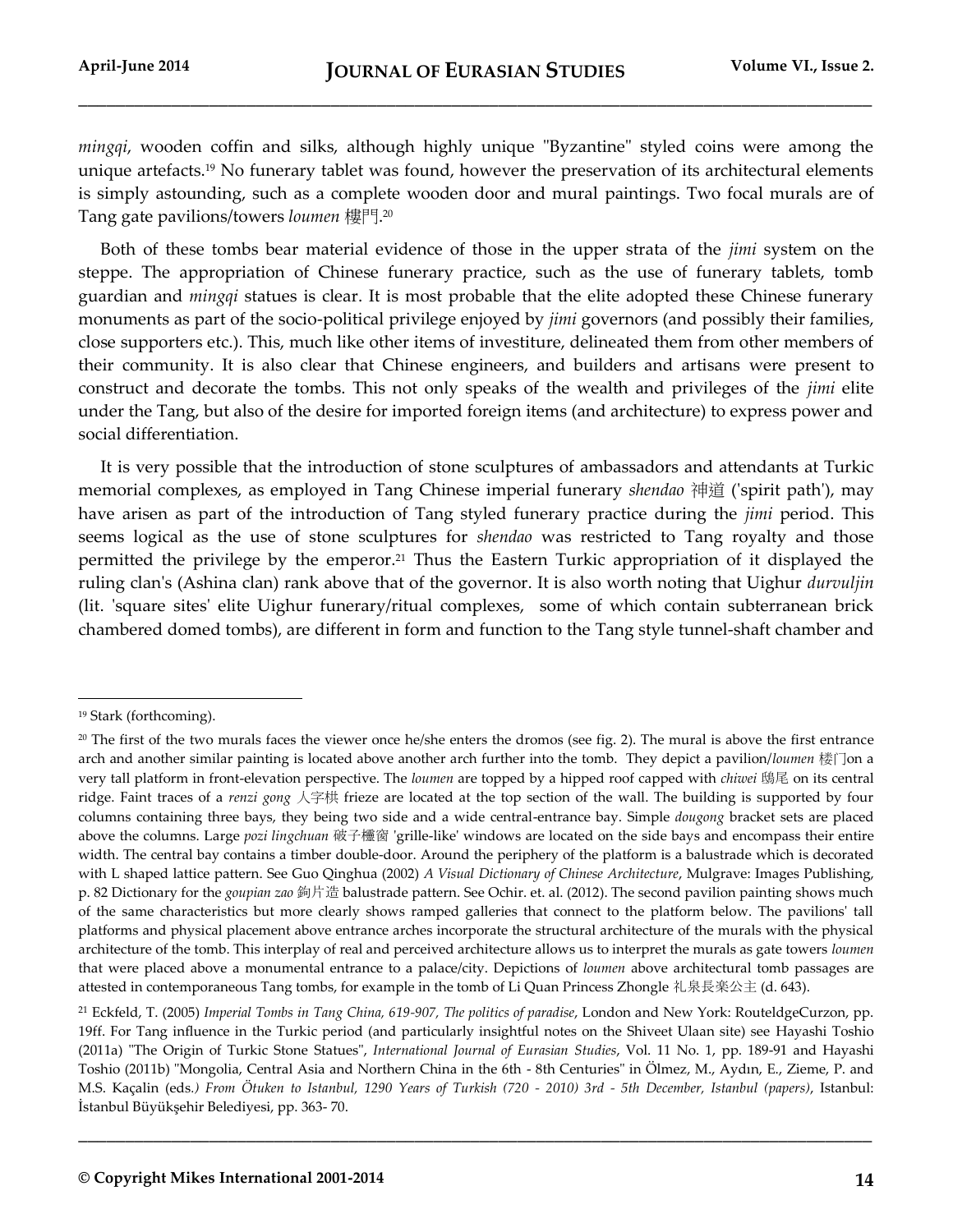tunnel tombs attributed to the period of Tang governance on the steppe.<sup>22</sup> It could be equally argued that these *jimi* tombs may have provided a model for the chamber styled tomb with long dromos and outer enclosure for the Uighur burials.



Fig. 3) Plan of Tsagaan Sumiin Balgas. After Danilov et. al. (2013), p. 79, fig. 4.

At present, the location of settlements of the Türks on the Mongolian Plateau are largely unknown,<sup>23</sup> however evidence is coming to light which may change that view. J. Kolbas has dated Tsagaan Sumiin Balgas/Khukh Ordung, a so-called palace (located in the upper Tsagaan Suumin River, Khotont, sum, Arkhangai Aimag) to the mid 7th century (*jimi* period) and labelled it as Uighur. Its orientation, rectilinear arrangement, fortifications, courtyard system and frontal annex bear a striking resemblance to the so-called palace temple complex at Ordu Baliq.<sup>24</sup> J. Kolbas' dating of the site to the mid 7th century (595-665) relied on the radio carbon date of one sample of wood taken from the northern wall of the site (presumably a part of the *hangtu* timber frame).<sup>25</sup> Although she narrows the dating of the site to 650 by

**\_\_\_\_\_\_\_\_\_\_\_\_\_\_\_\_\_\_\_\_\_\_\_\_\_\_\_\_\_\_\_\_\_\_\_\_\_\_\_\_\_\_\_\_\_\_\_\_\_\_\_\_\_\_\_\_\_\_\_\_\_\_\_\_\_\_\_\_\_\_\_\_\_\_\_\_\_\_\_\_\_\_\_\_\_**

http://www.por-bajin.ru/projects/krepost-por-bazhyn/nauchnye-doklady-i-publikacii/ (accessed 15/01/12).

<sup>22</sup> For a summary of the Uighur *durvuljin* excavations and detailed description see Ochir A., Odbataar T., Ankhbayar B. and Erdenebold L. (2010) "Ancient Uighur Mausolea Discovered in Mongolia", *The Silk Road*, Vol. 8, pp. 16-26.

<sup>23</sup> Danilov, S.V. (2004) *Goroda v Kochevykh Obshcestvakh T sentral'noĭ Azii* [Cities in the Nomadic Societies of Central Asia], Ulan-Ude: Publishing House of the Buriyat Scientific Center, p. 56 and Tsevėendorzh, D., Baiar, D., Tserendagva, Ia., Ts. Ochirkhuiag (2008) *Arkheologii a Mongolii* [The Archaeology of Mongolia], Ulaanbaatar: Studia Archaeologica Instituti Archaeologici Academiae Scientiarum Mongolae, p. 173.

<sup>24</sup> See Kolbas, J. (2005) "Khukh Ordung, A Uighur Palace Complex of the Seventh Century" *Journal of the Royal Asiatic Society*, Vol. 15 No. 3, pp. 303-27. In my opinion this analogy also includes the Por-Bajin fortress complex in Tuva. See Arzhantseva, I., Zav'yalov V. and O. Inevatkina (2009) "Por-Bajin – A Uigher Monument from Tuva's Ancient History", *Por-Bajin Online*,

<sup>25</sup> Kolbas (2005), pp. 307-8.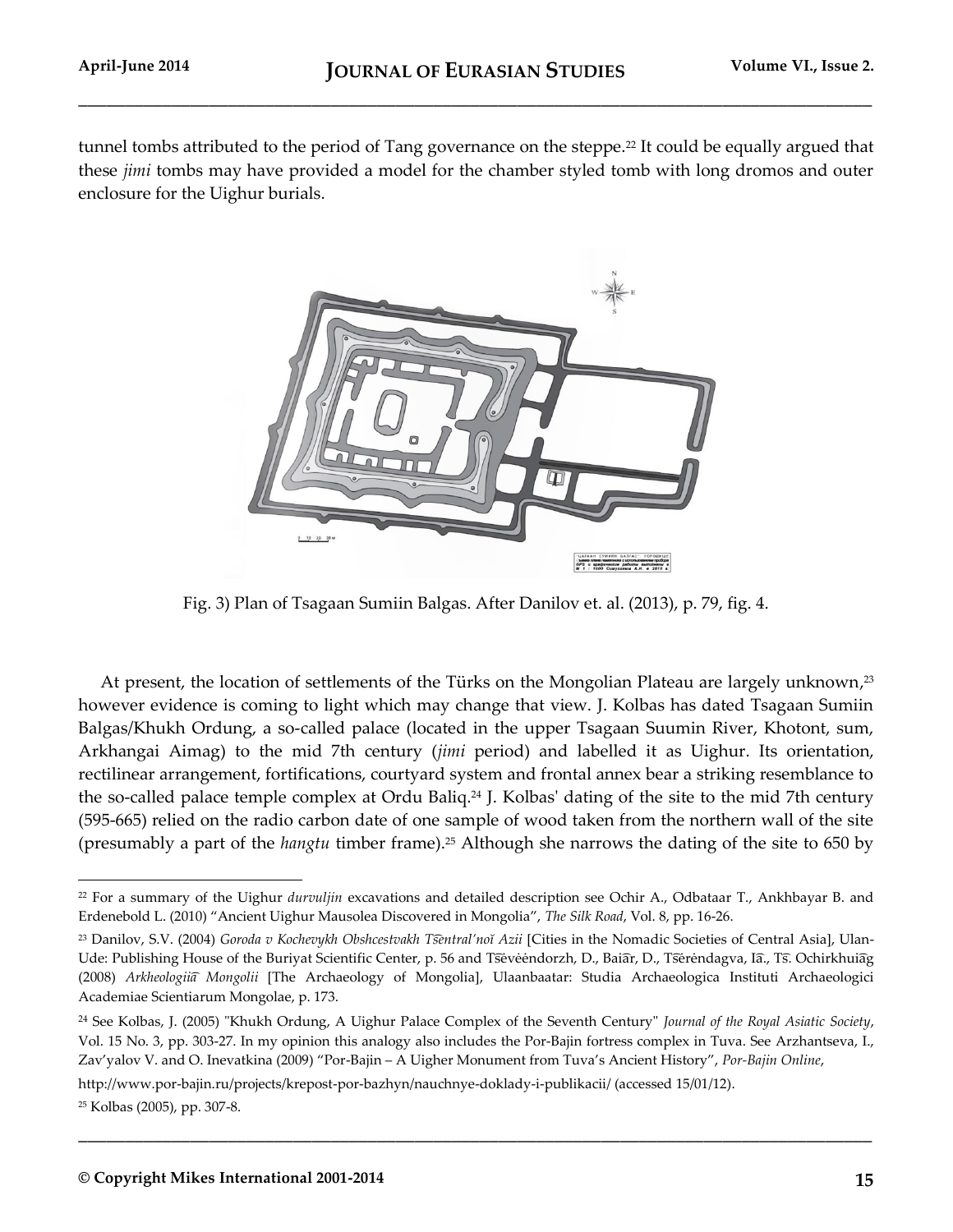l

applying contextual historical analysis, I would argue that there is no need to tamper with the limited scientific evidence that has been provided, as assuming its Uighur origin unnecessarily shifts the data away from other possible outcomes. Other scholars have shown scepticism about the dating of the site,<sup>26</sup> however it should be noted that the evidence for dating most other Uighur sites has relied on data sets which have yet to be confirmed.<sup>27</sup> It is gradually being shown that many of the sites have been 'reused' in later times after their initial abandonment. <sup>28</sup> According to Mongolian scientists, the builders of the Uighur *durvuljin* used recycled bricks which were possibly taken from Ordu Baliq.<sup>29</sup>

Other Turkic period building evidence has recently been brought to light by the Russian-Mongolian project excavating Khermen Denzh, a site which is well known in Mongolian archaeological circles as being Khitan. Their studies have shown that the site displays a predominantly Khitan construction and habitation phase and some evidence for a later Mongolian occupation. However in its lower layers, there is some evidence that indicates Tang era occupation. N. Kradin argues that the site may have been an early Uighur settlement (Togo Baliq) which predated the Eastern Uighur Khaganate.<sup>30</sup> My Russian colleagues and I have compiled a preliminary typological study of 'Uighur' roof tiles in which we have confirmed that a roof tile from Khermen Denzh does belong to the pre-Eastern Uighur period. In fact it belongs to the same type that was unearthed from the Unget memorial complex which according to some scholars dates to the Xueyantuo period.<sup>31</sup>

<sup>26</sup> Waugh, D. (2010) "Nomads and Settlement: New Perspectives in the Archaeology of Mongolia", *The Silk Road* 8, p. 103.

<sup>&</sup>lt;sup>27</sup> Ceramic typologies have been labelled as preliminary. Khudiakov, Iū.S. and D. T sėvė endorzh (1982) "Keramika Ordu-Balyka" [Ceramics of Ordu Balik] in *Arkheologiia* Severnoi Azii [The Archaeology of Northern Asia] Novosibirsk: Nauka, p. 93 and Wright, J. and K. Makino (2007) *A Rough Guide to the Ceramics of North and Central Mongolia and the Gobi Desert, Part 2 - Early Historical Periods*, Cambridge: Harvard (unpublished).

<sup>28</sup> D. Waugh cautions against the simplified term 'reuse' and calls for greater focus to be put on the "vertical history"of walled sites in Mongolia, Waugh (2010), p. 112.

<sup>&</sup>lt;sup>29</sup> Ochir et. al. (2010), p. 24. It is worth noting that roof tiles were specifically produced for the durvuljin sites, which indicates that those who commissioned their construction had access to skilled labour, materials, kilns and resources with which to make both tiles and bricks. For tile and brick production see Guo Qinghua (2005) *Chinese Architecture and Planning, Ideas, Methods, Techniques*, Stuttgart: Axel Menges, pp. 108-9. Perhaps the recycling of bricks was more convenient and cost effective. Note also that the bricks from Ordu Baliq were made to Tang imperial measurement standards. See Arden-Wong, L.A. (forthcoming b) "A Preliminary Discussion Concerning the Sogdian Influence on Eastern Uighur Architecture".

<sup>30</sup> See the Kül Tegin and Bilge Khagan Inscriptions in Tekin (1997), pp. 270 & 276, Kradin, N.N. Ivliev, A.L., Ochir, A., Vasiūtin, S.A., L. Ėrdėnėbold (2011) "Reszul'taty issledovannii a gorodishcha Khėrmėndėzh v 2010 g." [The data of research of the settlement Khermendenzh in 2010] in Kharinskiĭ, A.V., Teten'kin, A.V., Lun'kov, A.V., V.N. Avramenko (eds.) *Drevnie Kul'tury Mongolii i Baĭkal'skoĭ Sibiri* [Ancient Cultures of Mongolia and Baikalian Siberia]*,*  Irkustk: Irkutsk State Technical University, pp. 430-40. In addition Khermen Denzh was oriented north-south, with its entrance in the south. The north-south architectural orientation was common practice in the Khitan period (and standard practice for Chinese architecture) and as seen above, it was also practiced by the elite Turkic peoples in the period of Tang administration.

<sup>31</sup> Arden-Wong, L.A., Arzhantseva, I.A. and O.N. Inevatkina (forthcoming) "Reflecting on the Roof Tops of the Eastern Uighur Khaganate: A preliminary study of Eastern Uighur roof tiles". The Unget complex was dated by Voĭtov to the 640s and belonged to Yinʹan Khagan of the Xueyantuo Khaganate. Note that Voĭtov also considers that there may have been a later construction phase of the site. See Voĭtov, V.E. (1987) "Kamennye izvaianiia iz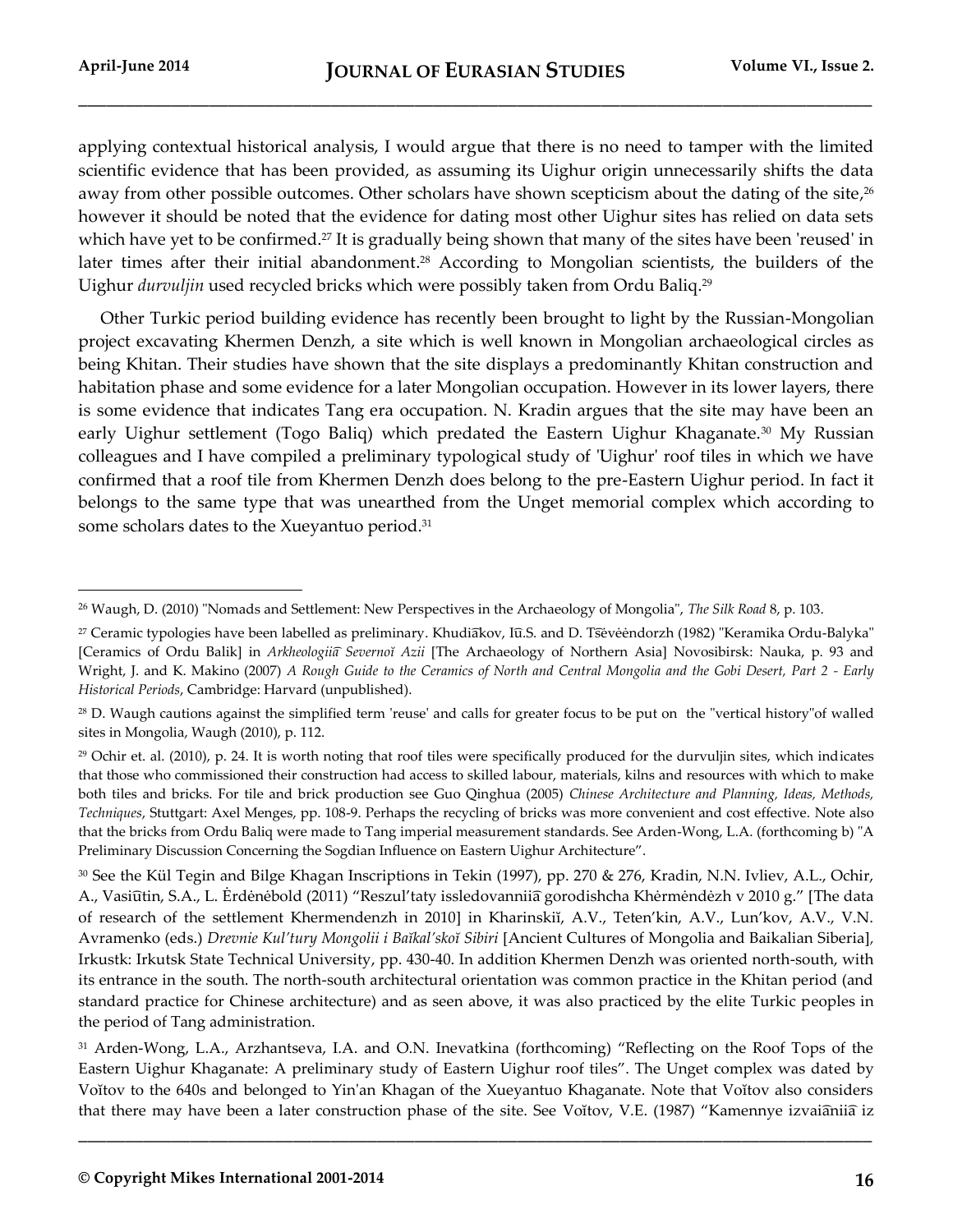l

The utilisation of Chinese material objects for the purpose of expressing social stratification and power differentiation is clear. As shown above, this was very much present in Türk period architecture and the Uighurs continued it. In referring to the construction of nomadic settlements in the Mongol period M. Biran asserts "Nomadic cities were also symbols of the authority and prestige of the ruler or dynasty that built them. In the eastern steppe, prestige was often acquired by using Chinese urban models".<sup>32</sup> The appropriation of that architecture and its function by the Uighurs is yet to be clarified, however a case can certainly be made for its use as an expression of power. The Türks appropriated Tang forms for elite memorial monuments and the Uighurs also adopted Tang Chinese architecture for elite structures within the settlement and funerary complexes. The desire for Tang architecture was not limited to the Türks and Uighurs - the legacy of the Tang could also be found later.<sup>33</sup> It is certainly the case that local appropriation occurred and that the Türks and Uighurs determined, to a large extent, what they would appropriate and how. To imply that these steppe polities were "Sinicised" would be to overstate the socio-political dynamics of the region. The symbols of power that were exchanged (through diplomacy or otherwise) through interaction with the Tang were clearly recognisable and assisted social differentiation on the steppe.<sup>34</sup>

This survey of evidence from the 7th (and early 8th) century certainly points to the serious need to rethink the architectural developments on the early medieval steppe, which was previously limited to Turkic memorial complexes. It is apparent that the Chinese architectural method was already in use on the Mongolian Plateau in the early medieval period, prior to the establishment of the Eastern Uighur Khaganate. We can say with certainty that monumental tombs were built with Tang architectural method (but appropriated to local customs) in the period of Tang administration. It would appear from this evidence that the somewhat "sudden appearance" of Eastern Uighur urbanism may have been a steady process in which the Uighurs continued and further developed upon considerable architectural developments (which possibly also included urbanism/fortification) in the region.<sup>35</sup> The Uighur construction at Ordu Baliq was a peak in this development.

<sup>34</sup> On Tang - Turko-Mongol power and cultural relationships through items of investiture see Skaff (2012) pp. 162-6.

<sup>35</sup> As previously mentioned, the Orkhon Inscriptions recorded the Eastern Türk seige of the Uighur-occupied settlement Togo Baliq in 717. Tonyukuk's (advisor to the 2nd Eastern Türk khagans) proud statement that he "made the fortifications and watchtowers great" is also relevant.<sup>35</sup> Tekin (1997), p. 289.

Ungetu" [The Stone Statues of Unget] in Piotrovskiĭ, B.B. (ed.) *TSentral'naia Aziia: novye pamiatniki pis'mennosti i iskusstva* [Central Asia: New Monuments of Writing and Art ], Moscow: Nauka, pp. 92-109.

<sup>32</sup> Biran, M. (2013) "Rulers and City Life in Mongol Central Asia" in " in Durand-Guédy, D. (ed.) *Turko-Mongol Rulers, Cities and City Life*, Leiden: Brill, p. 258.

<sup>33</sup> N.S. Steinhardt observes: "Scholars seeking to interpret sedentary ways among seminomadic empire builders have tended to turn to huge empires for the nonnative manifestations in the centuries that directly precede the rise of new powers. [In relation to the Xi Xia and Liao] For the tenth and eleventh centuries, the Tang is not only a plausible model but an attractive one because of the number of easily observable cases of Tang culture consciously admired, borrowed, transmitted, or sought beyond its borders under the rubric "international Tang." Not just Korea and Japan, but empires from the Uyghurs in northwestern Asia to the Bohai in the northeast, Vietnam in the south are known to have plucked from Tang culture certain aspects of their empiresfrom government institutions to capital city plans and, in less public affairs, from Buddhist sects to court painting beginning in the seventh and eighth centuries and continuing for the duration of these empires". Steinhardt, N.S. (1997) *Liao Architecture*, Honolulu: University of Hawai'i Press, pp. 363-4.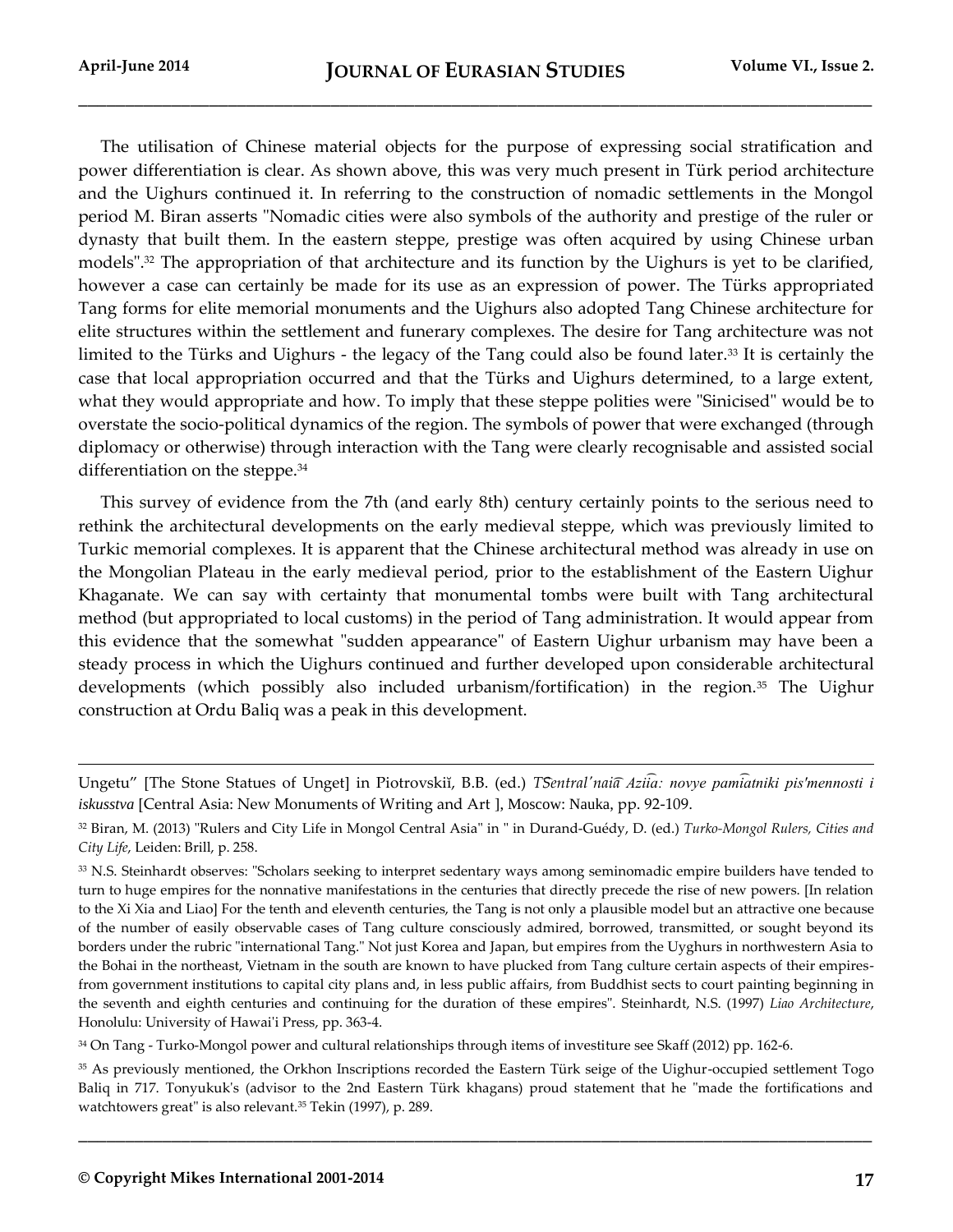## **References:**

- Arden-Wong, L.A. (forthcoming a) "Preliminary Thoughts on the Marble Inscriptions from ₩., Karabalgasun".
- Arden-Wong, L.A. (forthcoming b) "A Preliminary Discussion Concerning the Sogdian Influence on Eastern Uighur Architecture".
- Arden-Wong, L.A., Arzhantseva, I.A. and O.N. Inevatkina (forthcoming) "Reflecting on the ₩., Roof Tops of the Eastern Uighur Khaganate: A preliminary study of Eastern Uighur roof tiles".
- ₩. Arzhantseva, I., Zav'yalov V. and O. Inevatkina (2009) "Por-Bajin – A Uigher Monument from Tuva's Ancient History", *Por-Bajin Online*, http://www.por-bajin.ru/projects/krepost-porbazhyn/nauchnye-doklady-i-publikacii/ (accessed 15/01/12).
- Biran, M. (2013) "Rulers and City Life in Mongol Central Asia" in Durand-Guédy, D. (ed.) — — *Turko-Mongol Rulers, Cities and City Life*, Leiden: Brill, pp. 257-83.
- Chavannes, E. (1903) *Documents sur les Tou-Kiue (Turcs) Occidentaux*, Paris: Librairie d'Amérique et d'Orient Adrien Maisonneuve.
- ₩., Danilov, S.V. (2004) *Goroda v Kochevykh Obshcestvakh T sentral'noĭ Azii* [Cities in the Nomadic Societies of Central Asia], Ulan-Ude: Publishing House of the Buriyat Scientific Center.
- Danilov, S.V., Buraev, А.I., Saganov, B.V., Ochir, А., Ėrdėnėbold, L. and Kh. Batbold (2010) ₩. "Kurgan Shoroon Dov i Ego Mesto V Obshcheĭ Sisteme Arkheologicheskikh Pamiatnikov Tiūrkskoĭ Ėpokhi Tsentral'noĭ Azii" [The Kurgan Shooron Dov and Its Place in the General System of Archaeological Monuments of the Türk Period in Central Asia] in *Ancient Cultures of Mongolia and Baikal Siberia*, Ulan-Ude: Buryat State University Publishing Department, pp. 254- 7.
- Danilov, S.V., Ochir, А., Imenokhoev, N.V., Ėrdnėbold, L. B.Z. Nanzatov, А.I. Simuzhin and N. — — Urtnasan (2013) "Drevnie i srednevekovye goroda Tsentral'noĭ Azii (Predvaritel'nye rezul'taty ekspeditsionnogo issledovanii a)" [Ancient and medieval cities of Central Asia (Preliminary results of the field research)], *Tartaria Magna*, Vol. 1, pp. 70-86.
- ₩., Eckfeld, T. (2005) Imperial Tombs in Tang China, 619-907, The politics of paradise, London and New York: RouteldgeCurzon.
- ┻ Guo Qinghua (2002) *A Visual Dictionary of Chinese Architecture*, Mulgrave: Images Publishing.
- Guo Qinghua (2004) "Tomb Architecture of Dynastic China: Old and New Questions, *Architectural History*, Vol. 47, pp. 1-24.
- Guo Qinghua (2005) Chinese Architecture and Planning, Ideas, Methods, Techniques, Stuttgart: Axel Menges.
- Hayashi Toshio (2011a) "The Origin of Turkic Stone Statues", *International Journal of Eurasian Studies*, Vol. 11 No. 1, pp. 181-98.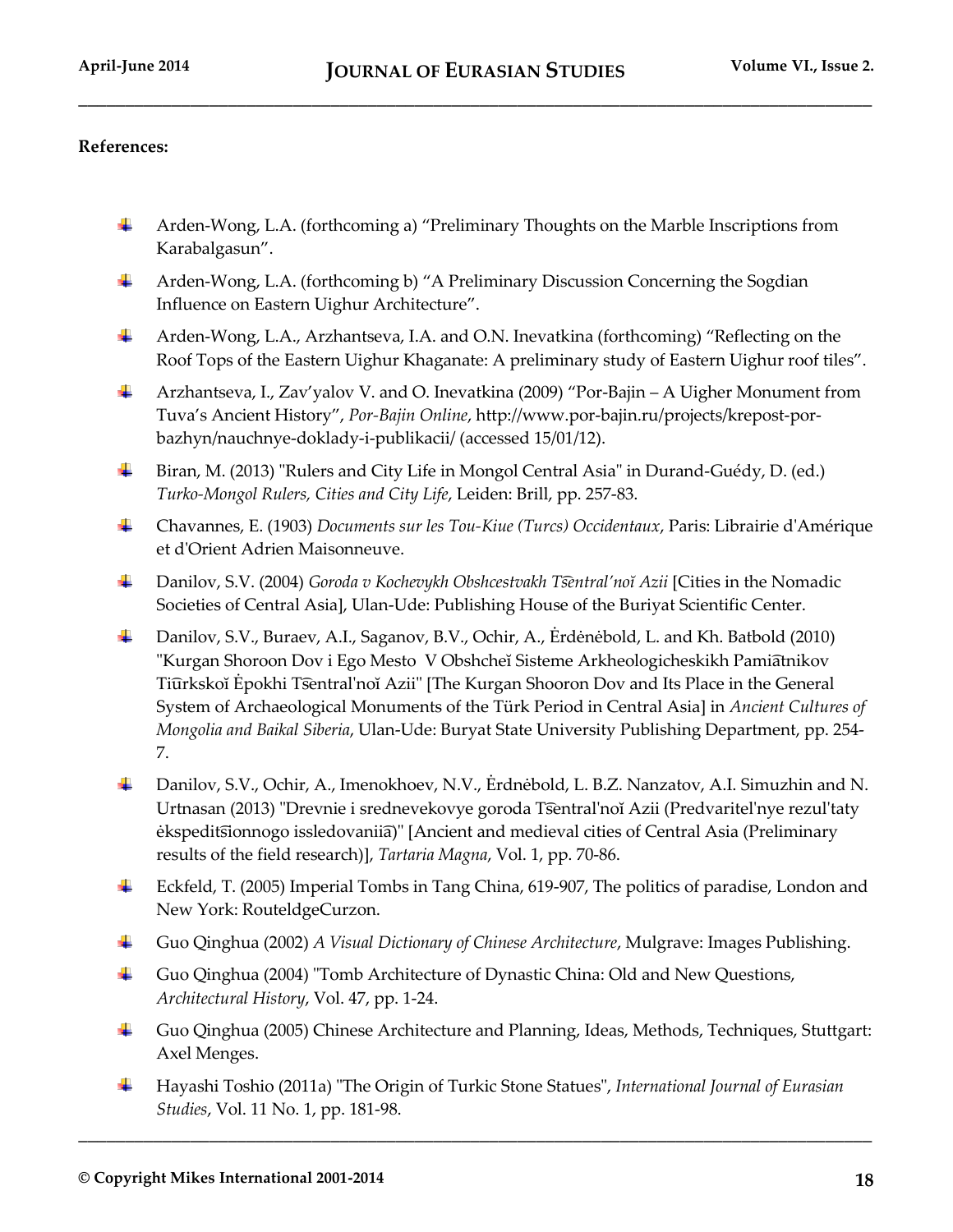- ₩. Hayashi Toshio (2011b) "Mongolia, Central Asia and Northern China in the 6th - 8th Centuries" in Ölmez, M., Aydın, E., Zieme, P. and M.S. Kaçalin (eds*.) From Ötuken to Istanbul, 1290 Years of Turkish (720 - 2010) 3rd - 5th December, Istanbul (papers)*, Istanbul: İstanbul Büyükşehir Belediyesi, pp. 363- 70.
- Kamalov, A. (2005) "Sino-Uighurica: Revisiting the Uighur runic inscriptions and the T'ang sources" in ed. By Birtlan, A. and A. Rakos (eds*.) Bolor-un Gerel. Crystal-splendour. Essays presented in honour of Professor Kara Gyorgy's 70th birthday*. Vol. 1, Budapest: Eotvos Lorand University, Hungarian Academy of Sciences, pp. 385-391.
- ↓ Khudiakov, Iū.S. and D. Tsėvėėndorzh (1982) "Keramika Ordu-Balyka" [Ceramics of Ordu Balik] in *Arkheologiia Severnoĭ Azii* [The Archaeology of Northern Asia] Novosibirsk: Nauka, pp. 85-94.
- Kolbas, J. 2005 "Khukh Ordung, A Uighur Palace Complex of the Seventh Century" *Journal of the Royal Asiatic Society*, Vol. 15, No. 3, pp. 303-27.
- **Kradin, N.N. Ivliev, A.L., Ochir, A., Vasi** $\hat{u}$ **tin, S.A., L. Ėrdėnėbold (2011) "Reszul'taty** issledovannii a gorodishcha Khėrmėndėzh v 2010 g." [The data of research of the settlement Khermendenzh in 2010] in Kharinskiĭ, A.V., Teten'kin, A.V., Lun'kov, A.V., V.N. Avramenko (eds.) *Drevnie Kul'tury Mongolii i Baĭkal'skoĭ Sibiri* [Ancient Cultures of Mongolia and Baikalian Siberia]*,* Irkustk: Irkutsk State Technical University, pp. 430-40.
- Lin Gan林幹 (2007) *Tujue yu Huihe shi*突厥与回纥史 [A History of Turks and Uygurs],Hohot: Inner Mongolian People's Press.
- ₩. Liu Xiu劉昫 (ed.) (1975) *Jiu Tang Shu*舊唐書 (JTS),Beijing: Zhonghua Shuju.
- ۰. Luo Xin (2011) "Monguguo chu de Tangdai Pugu Yitu muzhi" 蒙古国出土的唐代僕固乙突墓誌 [The Epitaph of Pugu Yitu of the Tang Dynasty Excavated in Mongolia], *Zhongyuan yu wai qingzhu Zhang Guangda jiaoshou bashi song shou yantao hui lunwen ji* 中原與域外慶祝張廣達教授 八十嵩壽研討會論文集 [Central Plains and International Studies Symposium in honour of Zhang Guangda's 80th birthday], Tabei: National Chengchi University Department of History.
- Ochir A., Odbataar T., Ankhbayar B. and Erdenebold L. (2010) "Ancient Uighur Mausolea Discovered in Mongolia", *The Silk Road*, Vol. 8, pp. 16-26.
- <sup> $\pm$ </sup> Ochir, A. and L. Erdenebold (2012) *Nuidelchdiin urlagiin galerei* [The Art Gallery of the Nomads] Ulaanbaatar: Bėmbi-San.
- Ouyang Xiu欧阳修 (ed.) *Xin Tang Shu* 新唐書 (XTS), Beijing: Zhonghua Shuju. ۰.
- ۰. Pan Yihong (1997) Son *of Heaven and Heavenly Qaghan, Sui-Tang China and its Neighbours,*  Bellingham: Center for East Asian Studies, Western Washington University.
- ۰. Sima Guang司马光(ed.) (1956) *Zizhi Tongjian*资治通鉴 (ZZTJ), Beijing: Zhonghua Shuju.
- ۰. Skaff, J.K. (2012) *Sui-Tang China and Its Turko-Mongol Neighbors*, New York: Oxford University Press.